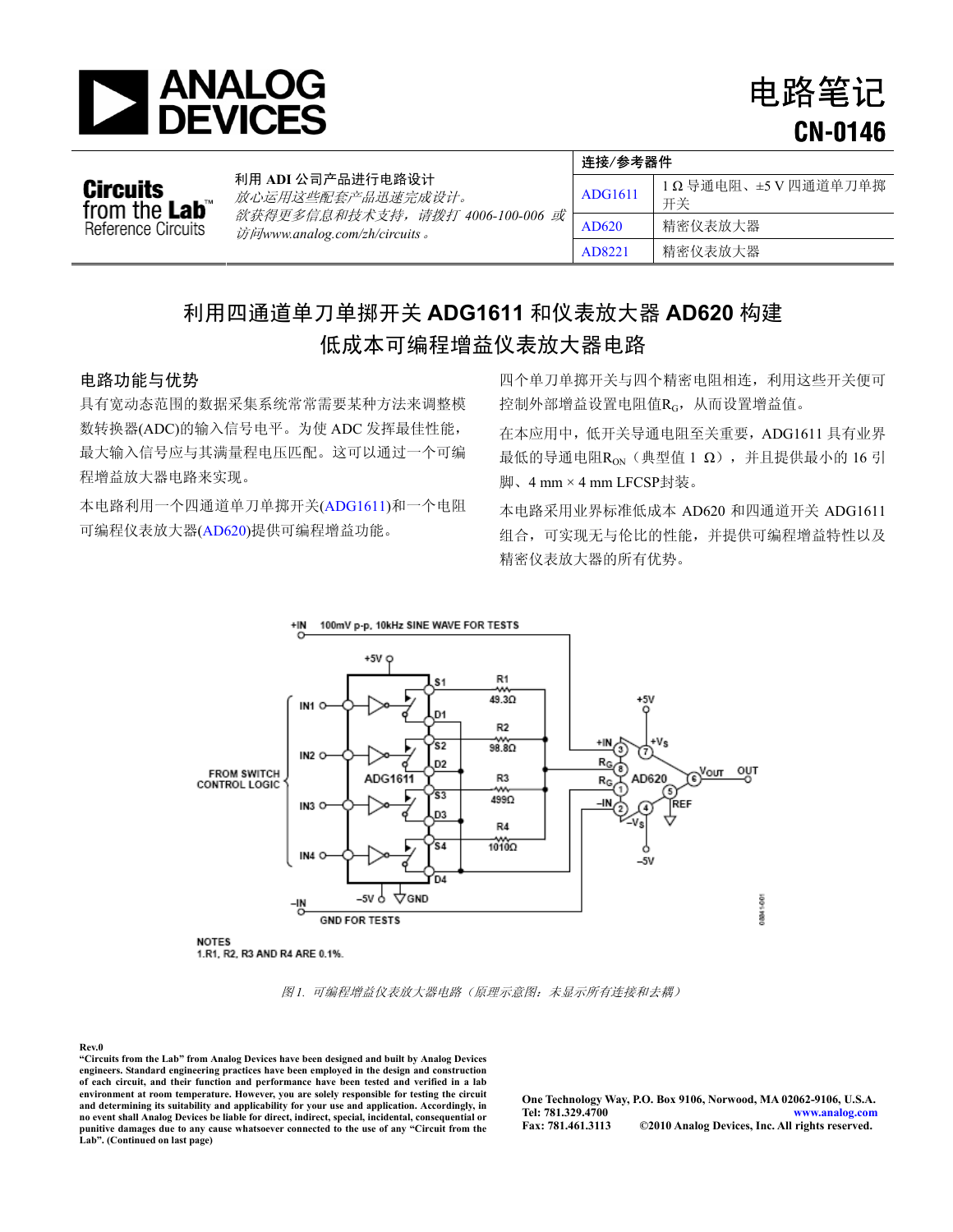图 1 显示该可编程增益仪表放大器电路,它由具有超低导通 电阻RON的±5 V四通道单刀双掷开关、业界标准仪表放大器 AD620 和 4 个 0.1%标准电阻构成。

ADG1611 具有超低导通电阻特性,对于低导通电阻、低失真 性能至关重要的增益开关应用堪称理想解决方案。AD620 是 一款低成本、高精度仪表放大器,仅需要一个接在引脚 1 和 8 上的外部电阻RG来设置增益,增益范围为 1 至 10,000。

设计人员利用ADG1611 和AD620 组合,可以通过开关RG的 不同增益设置电阻来控制AD620 的增益。本电路提供一种低 功耗、低成本的可编程增益仪表放大器解决方案。

选择开关S1、S2、S3 和S4 的不同组合来改变RG, 便可改变 增益。通过ADG1611 并行接口可以控制 16 种可能的增益设 置。AD620 的增益通过引脚 1 与引脚 8 之间的电阻进行编程 设置。AD620 旨在利用 0.1%至 1%容差电阻提供精确的增益。

$$
G = \frac{49.4 \text{ k}\Omega}{R_G} + 1
$$

For any arbitrary gain, RG is

$$
R_G = \frac{49.4 \text{ k}\Omega}{G - 1}
$$

图 1 所示是要求增益为 1、50、100、500 和 1000 的电路设置。 表 1 显示ADG1611 的控制引脚IN1 至IN4,其可控制ADG620 的引脚 1 与引脚 8 之间的电阻。该电路利用标准 0.1%电阻来 实现下面的增益设置。表中还显示信号链中加上ADG1611 的 导通电阻之后所获得的增益,以及温度如何影响增益。 ADG1611 开关具有超低导通电阻, 十分理想, 因为RoN远小 于 $R_G$ , 并且 $R_{ON}$ 随温度的变化非常小。图 2 显示ADG1611  $R_{ON}$ 

表 **1. 85°C** 时 **ADG1611** 的增益设置和误差百分比计算值

电路描述 有效的 医二十二十二十二十二十一 医温度变化所引起的增益误差。



图 *2.*开关 *RON* 随温度变化所引起的增益误差

实验室中的测试电路包括一种自动开关模式,可以自动将增 益从 <sup>1</sup> 切换至 <sup>50</sup>、100、500、1000,然后再回到 <sup>1</sup>。 利用下式很容易计算其增益: 图 3 显示增益从 50 依次切换到 1000 时的电路波形。



图 *3.*显示增益从 *50* 依次切换到 *1000* 的 *AD620* 输出

| IN1      | IN2      | IN3 | IN4 | 电阻值(Ω)   | 增益设置<br>(不含开关) | 包括开关的总电阻(Ω) | 增益设置<br>(含 ADG1611) | 85°C时开关R <sub>ON</sub> 所引起<br>的误差漂移% |
|----------|----------|-----|-----|----------|----------------|-------------|---------------------|--------------------------------------|
| $\Omega$ | $\theta$ |     |     | $\infty$ |                | $\infty$    |                     |                                      |
|          |          |     |     | 1010     | 49.91          | 1011        | 49.85               | 0.039                                |
| $\bf{0}$ | $\theta$ |     |     | 499      | 100            | 500         | 99.8                | 0.079                                |
| $\Omega$ |          |     |     | 98.8     | 501            | 99.8        | 496                 | 0.394                                |
|          | $\theta$ |     |     | 49.3     | 1003           | 50.3        | 983                 | 0.773                                |
|          |          |     |     | 29.9     | 1653           | 30.3        | 1631                | 1.331                                |